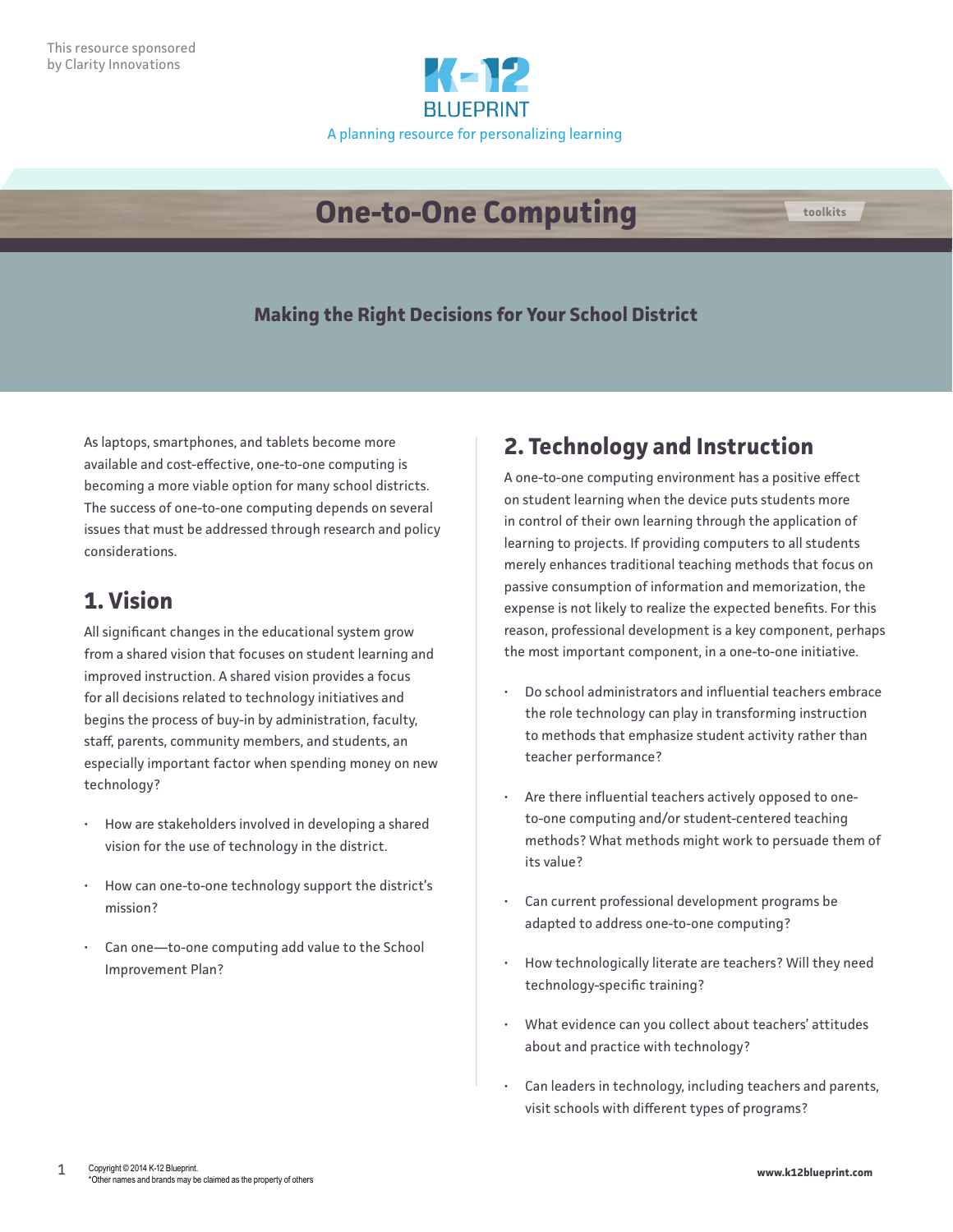#### **3. One-to-One Approach**

If the technology leadership in your district makes a decision to implement a one-to-one computer program, they have three options, each with different advantages and disadvantages.

- Will all students receive their own free laptop from the school district?
- Will mobile computer labs be created with one laptop for each student?
- Will the school support BYOD (Bring Your Own Device or BYOT, Bring Your Own Technology)?

Research can guide your technology committee in choosing the right option for your students.

- How much money can be spent on technology and infrastructure purchases?
- What kind of technology access do students have outside of school?
- What is the attitude of the stakeholders toward one-toone computing? Is it something that the community is enthusiastic about?
- What local agencies, business, and foundations might support different aspects of a program?

### **4. Funding**

Paying for a one-to-one program is often the primary concern of school districts looking to enhance integration of educational technology. Certainly, funding is the essential component, without which, the program cannot exist, and funding sources should be explored throughout the planning process. Focusing on funding before other considerations, however, can cause problems if expenditures do not align with firmly established goals. Federal, state, and foundation grants are available for technology grants, as are special deals with various computer manufacturers. Some districts hold bond elections specifically for technology purchases or that include technology. Technology and financial specialists are usually equipped to make recommendations to a technology leadership committee about technology purchases. One-to-one programs require consideration of issues beyond the purchase of computers, however.

- What kind of released time will be available for professional development for teachers and staff who work with students?
- What upgrades will need to be made to a district or school's technology infrastructure? How much and what kind of additional use will the network experience?
- How will the technology program be sustainable?
- Will more technology specialists need to be hired to deal with both technical and instructional issues?
- Do any computer packages include free or low-cost professional development? What can you learn about the quality of the training? Does it address only technology literacy or is it based in a theory of teaching and learning compatible with the district's mission?
- Is home broadband access part of the one-to-one plan? How can that be facilitated?
- If home broadband is not part of the plan, what accommodations can be made to support students' computer use outside of school hours?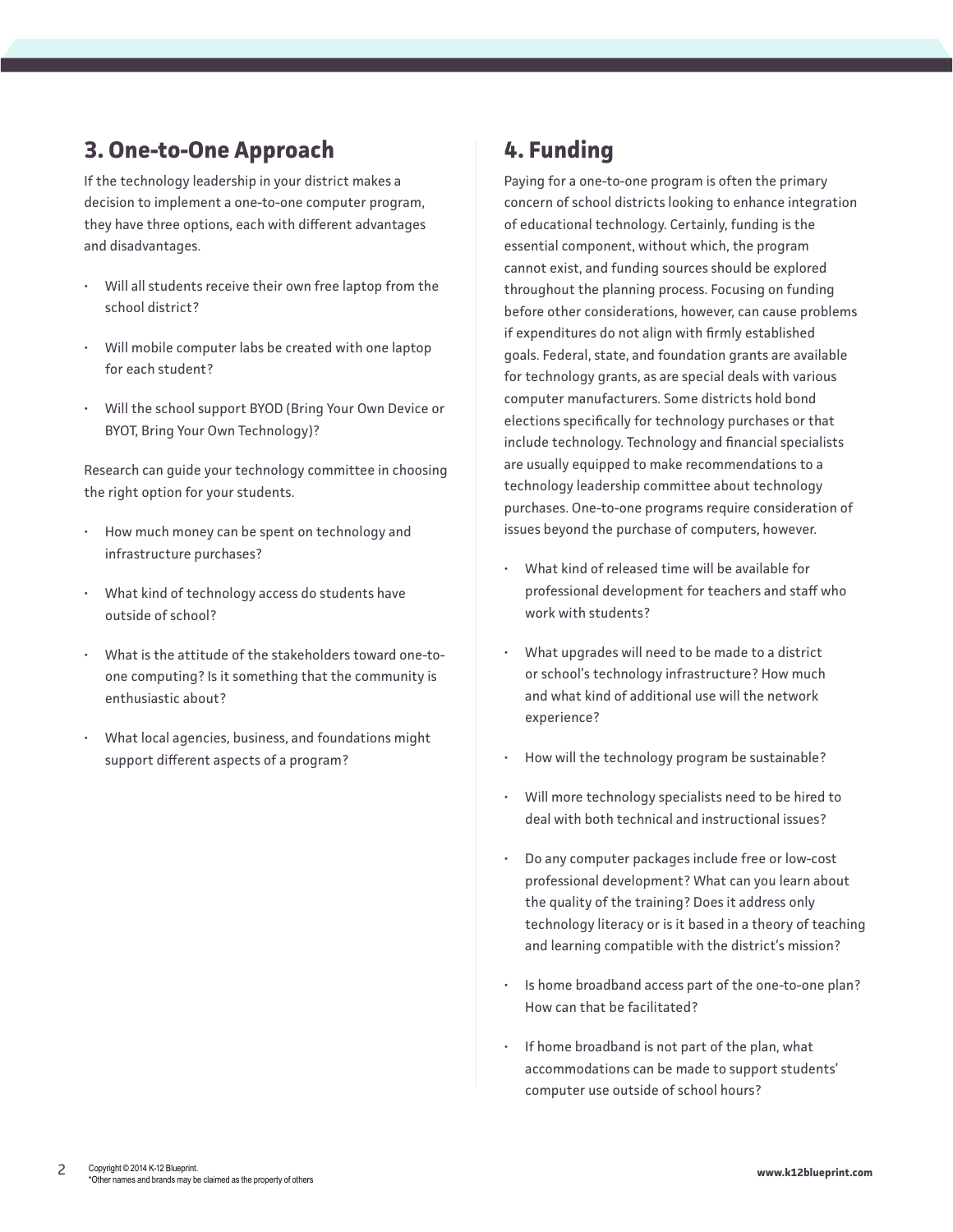#### **5. Implementation Timeline**

Few districts have the funds, or even the desire, to supply all students in grades K-12 with computers at the same time. Policymakers must make decisions about who will have access to individual computers and when they will receive them.

- Will the one-to-one program begin with older students who are likely to already be using computers with ease and who can serve as a model for younger children?
- Should younger students use individual computers first so they can go through their education familiar with the devices and how they are used?
- What segment of the study body would be best to use for a pilot program that could test processes and policies before a more broad-based implementation?
- Is the intention to eventually give all student access to computers or will some grade levels, such as primary grades, still rely on a limited number of devices? How will the plan roll out?
- Will all grade levels use the same devices or will some need full-blown laptops while others may use less powerful devices, such as tablets?

#### **6. Legal Compliance**

Federal and state legislatures and other agencies are attempting to address issues that arise with the use of educational technology. These regulations often lag behind current technology, but, nevertheless, remain a significant consideration when planning and implementing one-to-one computing programs.

- How will your district address the Child Internet Protection Act (CIPA)?
- How will you balance filtering, privacy concerns, and free speech?
- Can one-to-one computers address accessibility concerns? How can that best be implemented?

## **7. Computer Regulations**

Providing each student in a school or grade level may be the simplest, although not the least expensive, method of implementing a one-to-one program. There are several advantages to this approach. For example, when students have the same computer, technical support is more streamlined and teachers can plan for specific applications and processes. These same advantages apply to programs where students receive their own laptop and those where carts with a laptop for every student can be checked out for classroom use. On the other hand, many students have their own laptops, tablets, or smartphones, that can be used for educational purposes.

- If students receive school laptops, will they take them home every night? If not, will they be able to check them out for special projects?
- Will students keep the same computer throughout their schooling?
- How will school-provided computers be transported between home and school? What kind of case will they be given? Will students be required to use the provided case?
- Will parents pay insurance for laptops? What will the insurance cover? Will it be issued by the district or by a private company? How much will it cost?
- Will students be allowed to put programs on school computers? If so, what will the requirements be?
- Will all types of personal devices be allowed in a BYOD program? Will there be minimum requirements?
- In a BYOD environment, how will teachers be trained to work with different types of devices?
- How can equity be ensured, both in BYOD programs and with broadband access for one-to-one laptop programs.
- Will some sites, such as social networking sites, be allowed outside of school that are not allowed inside of school?